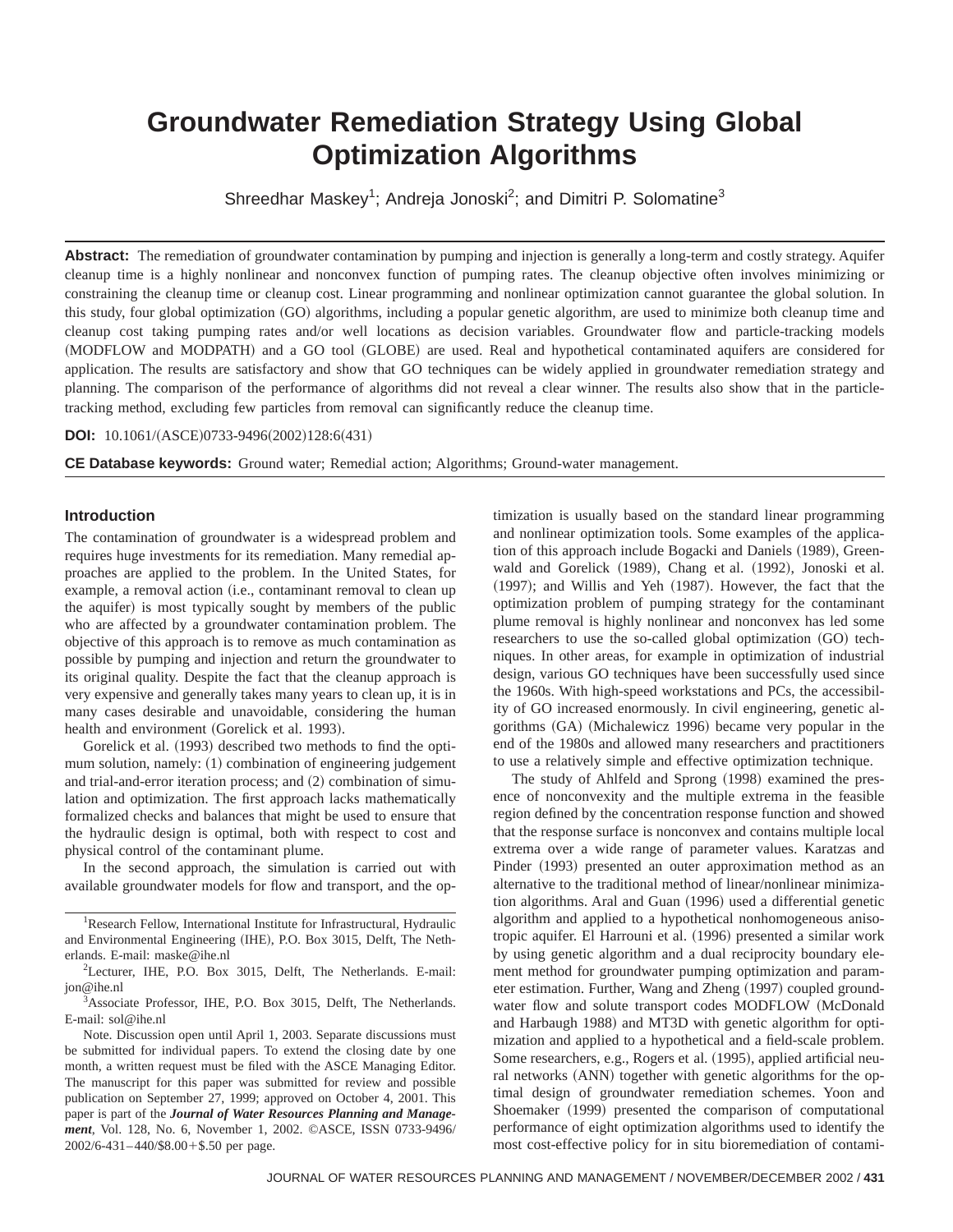nated groundwater. The algorithms used in the comparison were described under three classes:  $(1)$  evolutionary algorithms;  $(2)$ direct search methods; and (3) derivative-based optimization methods.

This paper presents the use of different GO algorithms to determine the optimized combination of pumping rates and well locations for the removal of a contaminant plume using particle tracking. Simulation is carried out considering the contaminant transport travel times based on advection. The four GO algorithms used are:  $(1)$  GA;  $(2)$  an adaptive cluster covering  $(ACCO);$   $(3)$  the controlled random search  $(CRS4);$  and  $(4)$  a version of multistart clustering (called Multis). Two commonly used modeling codes MODFLOW and MODPATH (Pollock 1994) are used for groundwater flow and particle-tracking, respectively, and the GLOBE system is used for optimization. Use of GO algorithms with particle-tracking methods for contaminant plume removal has not been reported in the previous work. Also, all the publications cited above have used GO algorithms while considering aquifer *cleanup cost* as an objective function taking a fixed time period of remediation. Sometimes, however, it is necessary to clean up contamination as fast as possible for reasons not directly related to costs, such as a legal requirement or a public relations campaign (Greenwald and Gorelick 1989). Therefore, in this study, the simulation-optimization is carried out for both cases with: (1) aquifer *cleanup time*; and (2) aquifer *cleanup cost* as objective functions. In addition, while most of the previous work uses only variants of genetic algorithms (GAs), this paper presents comparative evaluations of various GO algorithms. The method is illustrated with applications to a hypothetical and a real aquifer.

# **Simulation-Optimization Approach**

#### **Flow and Particle Tracking Models**

In pump-and-treat remediation, pumping rates and well locations are major decision variables. For a given set of decision variables, a flow model updates the hydraulic head (a state variable) and a particle-tracking model computes the particle travel time and path lines. The equation describing the 3D movement of groundwater assuming constant density is expressed as

$$
\frac{\partial}{\partial x}\left(K_{xx}\frac{\partial h}{\partial x}\right) + \frac{\partial}{\partial y}\left(K_{yy}\frac{\partial h}{\partial y}\right) + \frac{\partial}{\partial z}\left(K_{zz}\frac{\partial h}{\partial z}\right) + q_s = S_s\frac{\partial h}{\partial t} \quad (1)
$$

where  $K_{xx}$ ,  $K_{yy}$  and  $K_{zz}$ =principle components of the hydraulic conductivity along *x*, *y* and *z* coordinate axes;  $h$ =hydraulic head;  $q_s$ =source/sink term;  $S_s$ =specific storage; and *t*=time.

The total cleanup time of the contaminant plume can be viewed as a function of the transport of particles defined at the plume boundary. When every particle reaches a pumping well, the plume is said to be removed. Hence, the travel time of the slowest particle is assumed to be the total cleanup time. Considering the transport by advection only, the time it takes for an unretarded particle to flow to a pumping well is given by the integral along the particle flow path  $S(q)$  as follows (Greenwald and Gorelick 1989!:

$$
t(q) = \int_{s} \frac{1}{v(q)} ds
$$
 (2)

where *q*=vector of pumping and injection rates;  $t(q)$ =travel time of the particle;  $v(q)$ =velocity in the direction of flow; and  $ds$ =incremental distance in the direction of flow. The nonlinearity of this function (travel time and pumping rates) is mainly due to: (1) the integration over the flow path  $S(q)$ , which is a function of pumping rates; and  $(2)$  the velocity in the denominator of the integral, which also is a function of pumping rates. This definition of cleanup time based on particle tracking accounts only for the advective transport of contaminants, and neglects dispersion and sorption. The readers are referred to Greenwald and Gorelick  $(1989)$  for a detailed explanation of the nonlinear and multiple extremum nature of the problem.

#### **Global Optimization Algorithms**

Global optimization is aimed at finding the best solution of constrained optimization problems, which (may) have various local optima (Pinter 1996). The GO approach has particular advantage for problems in which other optimization techniques have difficulties due to the existence of multiple extrema and/or difficulties in defining functions analytically. A GO problem with box constraints can be considered as (Solomatine 1998): find an optimizer *x*\* such that

$$
f^* = f(x^*) = \min_{x \in X} f(x)
$$
\n(3)

where the objective function  $f(x)$  is defined in the finite interval  $(box)$  region of the *n*-dimensional Euclidean space as

 $X = [x \in \mathbb{R}^n: a \le x \le b \text{ (for each dimension)}]$  (4)

This constrained optimization problem can be transformed to an unconstrained optimization problem by introducing a penalty function with a high value outside the specified constraints. In real-life cases, when the exact value of an optimizer is difficult to find, we speak about its estimate and, correspondingly, about the minimum estimate.

There are various possible algorithms to search for global minima in GO problems. Comprehensive coverage of these algorithms is found in Pinter (1996) and Törn and Zilinskas (1989). Probably the most popular GO algorithm is the GA. The four GO algorithms used in this study are briefly described below. These and other GO algorithms used in the applied GLOBE system and the issues of tuning their parameters are discussed in more detail by Solomatine (1998, 1999). Application of GLOBE in groundwater model calibration is discussed by Solomatine et al.  $(1999)$ .

#### **Genetic Algorithms**

Genetic algorithms (GA) belong to a wider class of evolutionary algorithms (EA) that are based on the idea of modeling a search process of natural evolution, although these models are crude simplifications of biological reality. EA search is directed with a random element to avoid local minima and uses the terminology from biology and genetics. For example, given a random sample at each iteration, pairs of parent individuals (points), selected on the basis of their "fitness" (function value), recombine and generate new ''offspring.'' The best of these are selected for the next generation. Offspring may also ''mutate,'' that is, randomly change their position in space. The idea is that fit parents are likely to produce even fitter children. EAs have been developed in three variations:  $(1)$  evolution strategies  $(ES); (2)$  evolutionary programming  $(EP)$ ; and  $(3)$  genetic algorithms  $(GA)$ . In the last decade, GAs gained a lot of popularity as a general purpose optimization algorithm. In this work, the implementation of a canonic GA was used (Michalewicz 1996). Several versions of GAs and sets of parameters were compared (mutation rate, crossover probability, population size, etc.), including versions with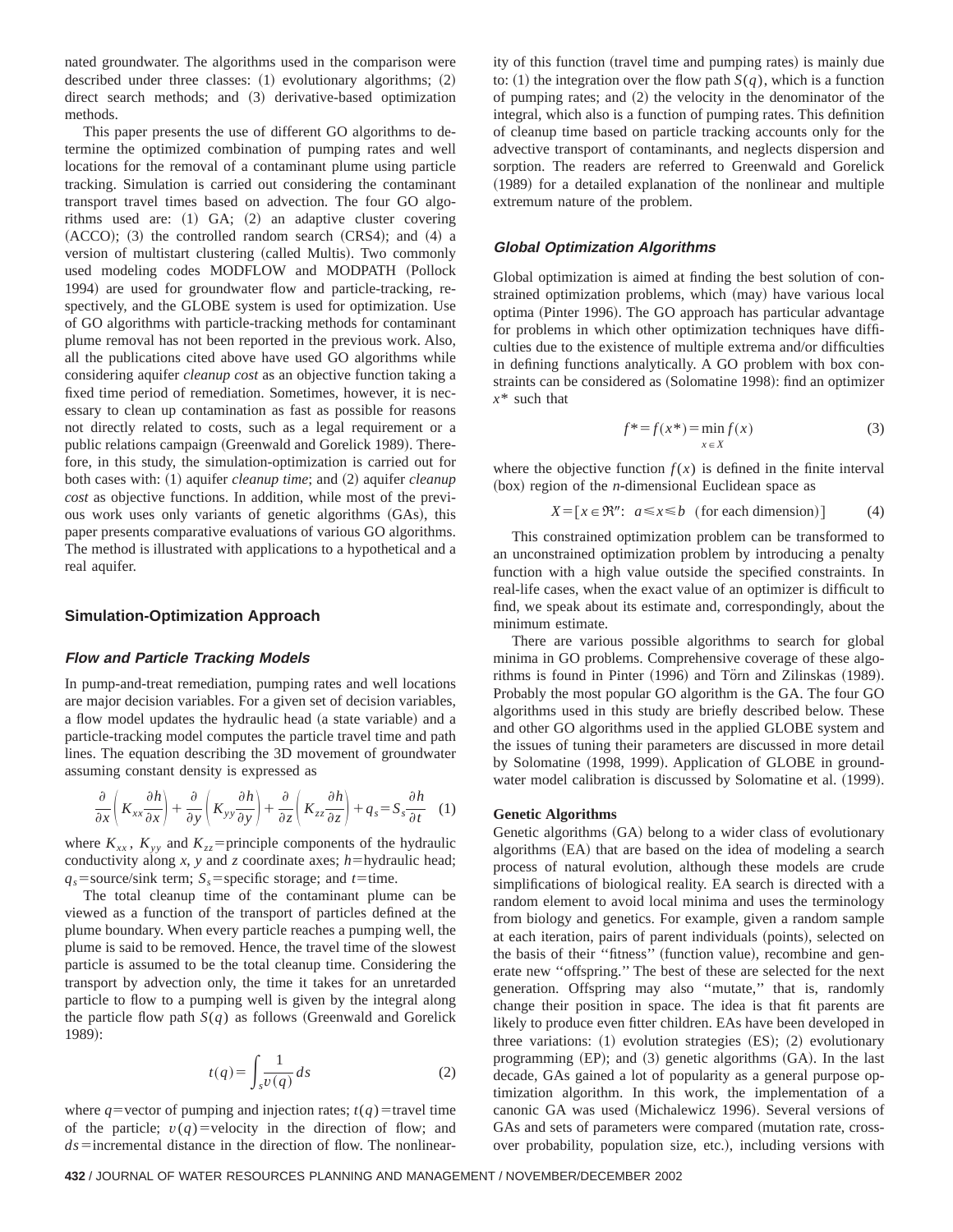the ''tournament'' and ''fitness rank'' selection, and the one that performed the best was chosen for this study. This is a variant of GA with the ''fitness rank'' selection, one-point crossover, 15-bit coding of variables, bit mutation, and preservation of the best points (strings) discovered so far (elitism). To prevent redundant reevaluations, in each generation checks are made for the appearance of repetitive strings.

Termination condition appeared to be an important factor influencing the efficiency and effectiveness of GA (Michalewicz 1996, p. 67). Classical GA is normally stopped when a large proportion of the population has a similar minimum estimate. Our experience is that this simplified condition leads to a very large number of function evaluations without an improvement in accuracy. Several termination conditions have been tested and the one that was adopted involves the fractional proximity of the found minimum estimate to the averaged function value of the predetermined percentage of the population, the number of iterations without improvement in the function value, and the total number of iterations  $N_{\text{iterMAX}}$ . So GA is run while ( $N_{\text{iter}} < N_{\text{iterMAX}}$ ) and [( $AvgBest<sub>Niter</sub> - AvgBest<sub>Niter-1</sub>)/AvgBest<sub>Niter</sub> < 10<sup>-5</sup>$ ] and (no improvement in global minimum estimator in 15 successive generations) where  $AvgBest<sub>Niter</sub>$  is the average function value for the 20% of the best strings in iteration  $N_{\text{iter}}$ .

# **Multistart and Clustering**

The basic idea of the family of multistart methods is to apply a search procedure several times and then to choose the global optimum. One of the popular versions of multistart used in GO is based on clustering, that is creating groups of mutually close points that, hopefully, correspond to relevant regions of attraction of potential starting points (Törn & Zilinskas 1989). The region (area) of attraction of a local minimum  $x^*$  is the set of points in *X* starting from which a given local search procedure *P* converges to *x*\*. For the GLOBE systems applied in the present study, a multistart algorithm called *Multis* was implemented. For local search it uses gradient-free Powell-Brent search (Press et al. 1990).

#### **Adaptive Cluster Covering (ACCO)**

This algorithm (Solomatine 1999) is designed as a workable combination of generally accepted ideas of reduction, clustering, and covering. First groups of mutually close points in search space are identified (they represent the most promising subdomains in which to continue the global search) and within each of them rectangular subdomains are associated. Then each subdomain is covered randomly, i.e., a certain number of points are sampled. The values of the objective function are then assessed at each point. Covering is repeated multiple times; each time the subdomain is progressively reduced in size and shifted towards concentrations of points with smallest function values. Variation of the ACCO algorithm, named ACCOL, continues with several local searches started from the ''best'' points found in ACCO phase.

#### **Controlled Random Search (CRS4)**

The algorithms (Price 1983; Ali and Storey 1994) of controlled random search (CRS) are based on the principle in which the new trial point in search (parameter) space is generated on the basis of a randomly chosen subset of previously generated points. At each iteration, a simplex is formed from a sample, and a new trial point is generated as a reflection of one point in the centroid of the other points in this simplex. If the worst point in the initially generated set is worse than the new one, it is replaced by the latter. The ideas of CRS algorithms have been further extended by Ali and Storey (1994) producing CRS4 and CRS5. In CRS4, if a new best point is found, it is ''rewarded'' by continuing search around it; new points are sampled from the multidimensional beta-distribution with the peak ''above'' the found best point.

#### **Optimization Problem Formulation**

Two optimization problems are formulated:  $(1)$  minimization of cleanup cost (installation cost and operation plus maintenance cost of pumping and wells); and (2) minimization of cleanup time. In both cases, the pumping rates and the well locations are decision variables. The upper and lower limits in pumping rates and the specified area for well locations are considered as constraints. In addition, in the case of cost minimization, the limitation in cleanup time is also introduced as a constraint.

#### **Optimization of Cleanup Time**

If the aquifer cleanup time is to be minimized the objective function and the constraints can in general be defined as

minimize 
$$
t = f(q_1, q_2, ..., q_n, c_1, r_1, c_2, r_2, ..., c_n, r_n)
$$
  
\nsubject to  $q_{\min} \leq (q_1, q_2, ..., q_n) \leq q_{\max}$   
\n $c_{\min} \leq (c_1, c_2, ..., c_n) \leq c_{\max}$   
\n $r_{\min} \leq (r_1, r_2, ..., r_n) \leq r_{\max}$  (5)

where *t*=cleanup time;  $q_1, q_2, ..., q_n$ =pumping rates in wells 1,2,...,*n*;  $c_1$ , $c_2$ ,..., $c_n$ =column number (on grid) of wells 1,2,...,*n*;  $r_1, r_2, \ldots, r_n$ =row number (on grid) of wells 1,2,...,*n*;  $q_{\text{min}}$ , $q_{\text{max}}$ =minimum and maximum ranges in pumping rates;  $c_{\min}$ , $c_{\max}$ =ranges in column number for well locations; and  $r_{\text{min}}$ , $r_{\text{max}}$ =ranges in row number for well locations.

#### **Optimization of Cost**

The well installment cost (capital cost) and the operation and maintenance cost per year (annual cost) can be expressed as a function of total pumping rates as

capital cost=
$$
C_1 \sum_{i=1}^{n} q_i^m
$$
. (6)

operation and maintenance cost per year= $C_2Q^r$  (7)

The constants  $C_1$  and  $C_2$  depend on the unit rates (per unit pumping rate) of capital cost and annual cost, respectively. The exponents *m* and *r* are generally less than unity, and they account for the rate of change (generally decrease) in per unit capital and annual costs, respectively, with respect to the increase in total pumping rate. The *Q* is the total pumping rate of all wells, and *qi* is the pumping rate of individual wells with *n* being the number of wells. Thus, for the optimization of the total cost of well installment and pumping the objective function can be expressed as a function of pumping rates. Expressing the total cost in present worth the objective function and the constraints are defined as

minimize 
$$
C_1 \sum_{i=1}^n q_i^m + C_2 \sum_{k=0}^t \frac{Q^r}{(1+D)^k}
$$
  
subject to  $t \le t_{\text{max}}$  (8)

The constraints in pumping rates and position arrays apply similarly as in the optimization of cleanup time.

In Eq.  $(8)$ , *t* is the cleanup time in years, and *D* is the discount rate (discounted from  $k$ th year). The  $t_{\text{max}}$  is the maximum limit in cleanup time. If the resulting cleanup time is greater than the maximum limit, instead of using Eq.  $(8)$ , high cost called a pen-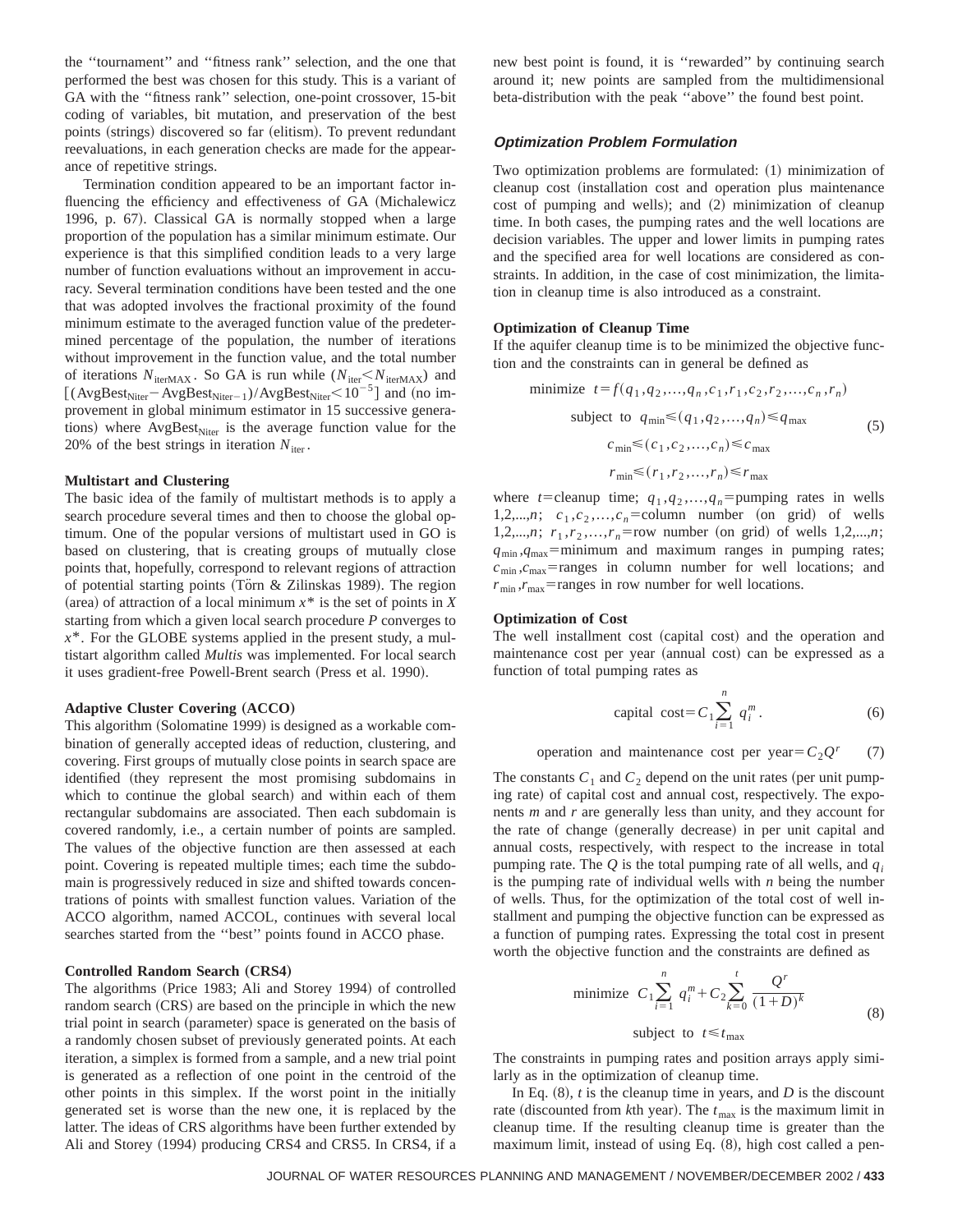



alty cost is used. In this case, the penalty cost was set greater than the cost obtained when all the pumps are operated to their full capacities for the period of  $t_{\text{max}}$ .

The capital cost, Eq.  $(6)$  can further be separated into fixed cost and varying cost. But this fixed cost is more site specific and requires more detailed information about the cost in the area concerned. For this type of study, however, it is reasonable to express the capital cost as a function of pumping rates.

# **Tools and Techniques**

#### **Tools Used**

The groundwater simulation codes MODFLOW (McDonald and Harbaugh 1988) and MODPATH (Pollock 1994) developed by the U.S. Geological Survey are used for flow and particle-tracking, respectively. The global optimization tool GLOBE (Solomatine

1998, 2002) is used for optimization. Brief descriptions about these codes are given below.

MODFLOW is a 3D finite-difference groundwater flow model. It has a modular structure that allows it to be easily modified to adapt the code for a particular application. MODFLOW simulates steady and nonsteady flow in an irregular shaped flow system in which aquifer layers can be confined, unconfined, or a combination of confined and unconfined. Flow from external stresses, such as flow to wells, areal recharge, evapotranspiration, flow to drains, and flow through riverbeds can be simulated. Specified head and specified flux boundaries can be simulated. It is currently one of the most used numerical models for groundwater flow problems.

MODPATH is a particle-tracking postprocessing package that was developed to compute 3D flow paths using output from steady-state or transient groundwater flow simulation by MODFLOW. MODPATH uses a semianalytical particle-tracking



**Fig. 2.** Illustration of nonconvex function of aquifer cleanup time and pumping rates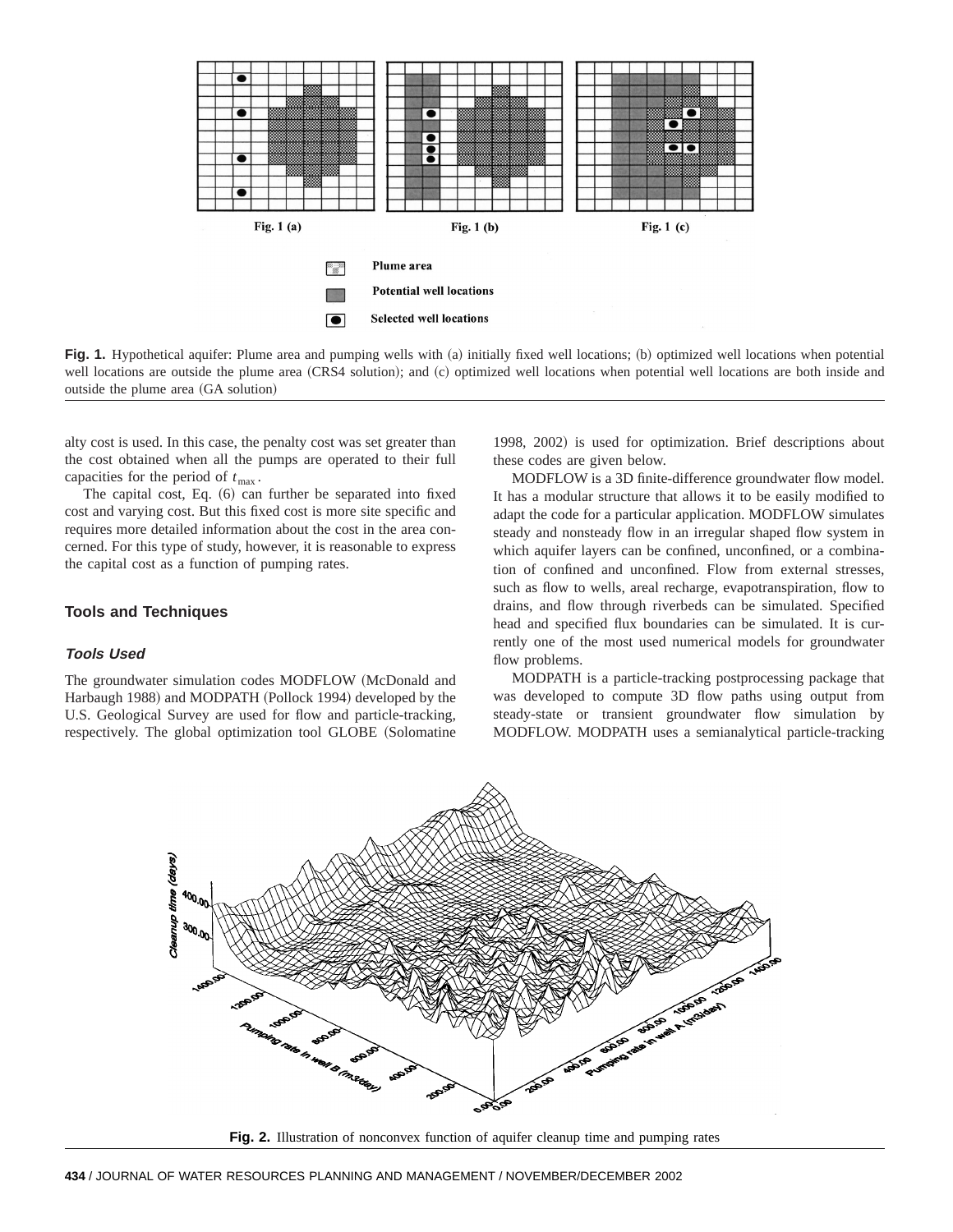scheme that allows an analytical expression of the particle's flow path to be obtained within each finite-difference grid cell. Particle paths, their velocities and the travel time are computed by tracking particles from one cell to the next until the particle reaches a boundary, an internal sink/source, or satisfies some other termination criterion.

GLOBE is a PC-based tool built to apply GO techniques originally to the problems of model calibration. GLOBE can be configured to use an external program as a supplier of the objective function values. Currently, GLOBE has nine GO algorithms, which include: two versions of controlled random search (CRS2) and CRS4), two multistart algorithms (Multis and M-Simplex), adaptive cluster covering (ACCO), adaptive cluster covering with local searches (ACCOL), adaptive cluster covering with descent (ACD), adaptive cluster covering with descent and local searches (ACDL), and a version of GA, which performed best as discussed earlier.

# **Coupling of MODFLOW and MODPATH with GLOBE**

Using the GLOBE as an optimizer requires coupling it with the simulation model (in this case MODFLOW and MODPATH) so that they execute as a single application without the necessity of interactive input during computation. To do this, two sets of executable programs are needed. The first program converts the GLOBE output file (searched values of parameters) as an input file to MODFLOW, whereas the second program takes the output from MODPATH and computes the objective function value to feed to GLOBE. The coupled model starts from the GLOBE and runs in a loop until the selected algorithms generate an acceptable solution and a stopping criterion is met.

# **Application Examples**

The method is illustrated by applying it to two contaminated aquifer systems—one hypothetical and one real. The hypothetical case is used only for testing the proposed technique. Therefore, it is formulated as a very simple aquifer that can be remediated in a relatively short period. The description of the aquifer and the results obtained in each are discussed separately.

# **Hypothetical Aquifer System**

# **General Description**

A hypothetical unconfined aquifer system is formulated. The size of this aquifer is  $1,500\times1,500$  m with an average depth of 34.5 m. In plan, the square uniform grid size of  $20\times20$  m is used. Two types of boundary conditions—impervious (or zero flux) at two sides and constant head boundaries at the other two sides—are



**Fig. 3.** Illustration of cleanup time variation with pumping rate

specified. The hydraulic conductivity varies from 2 to 30 m/day. The effective porosity of the soil is taken as 0.2, and recharge of 0.0005 m/day is specified throughout the area. A contaminant plume area is defined in the middle of the aquifer, which covers 28 grids in plan. A portion of the aquifer showing the plume area and pumping wells is shown in Fig.  $1(a)$ . The plume boundary is defined by placing particles on all external faces. In total, there are 846 particles with 9 particles on each such face.

# **Illustration of the Relationship Between Pumping Rates and Cleanup Time**

To illustrate graphically the relationship between pumping rates and plume removal time, a plot of cleanup time against two varying pumping rates is shown in Fig. 2. The pumping was done by four pumping wells positioned in a line, A, C, D, and B, respectively. A constant pumping rate of  $1,000 \text{ m}^3/\text{day}$  is applied in the two inner pumping wells C and D, whereas the pumping rates in the two outer wells  $(A \text{ and } B)$  are varied in the interval of 50  $m<sup>3</sup>/day$ . The range of pumping rates in these wells is between 0 to 1,500 m<sup>3</sup>/day. Furthermore, the cleanup time is also computed to illustrate the variation in cleanup time by varying the pumping rate in only well  $B$  (Fig. 3). In this case, the constant pumping rate of  $1,000 \text{ m}^3/\text{day}$  is used in all other three wells. Figs. 2 and 3 clearly indicate the nonlinear and nonconvex nature of the cleanup time response function when more than one pumping well is used. Similar results have been shown by Greenwald and Gorelick (1989).

#### **Optimization and Results**

Optimization is carried out to minimize:  $(1)$  cleanup time and  $(2)$ cleanup cost with pumping rates and well locations as decision variables. In both cases, four wells are used for pumping the aquifer with initially assumed positions across the regional flow

**Table 1.** Hypothetical Aquifer: Cleanup Time Optimization—Pumping Rates as Decision Variable

| GO<br>algorithms | Number of<br>model runs | Cleanup<br>time (days) |        | Pumping Rates $(m^3/day)$ |        |        |       |  |
|------------------|-------------------------|------------------------|--------|---------------------------|--------|--------|-------|--|
|                  |                         |                        | Well-1 | Well-2                    | Well-3 | Well-4 | Total |  |
| Without          |                         | 1,039                  | 1,500  | 1.500                     | 1,500  | 1.500  | 6,000 |  |
| optimization     |                         |                        |        |                           |        |        |       |  |
| <b>GA</b>        | 509                     | 192                    | 1,210  | 1.070                     | 1,100  | 740    | 4,120 |  |
| <b>ACCO</b>      | 353                     | 191                    | 1,480  | 1,000                     | 950    | 1,190  | 4,620 |  |
| CRS4             | 658                     | 188                    | 1.170  | 1,120                     | 1,070  | 760    | 4,120 |  |
| <b>Multis</b>    | .583                    | 207                    | 390    | 1,290                     | 930    | 970    | 3,580 |  |

JOURNAL OF WATER RESOURCES PLANNING AND MANAGEMENT / NOVEMBER/DECEMBER 2002 / **435**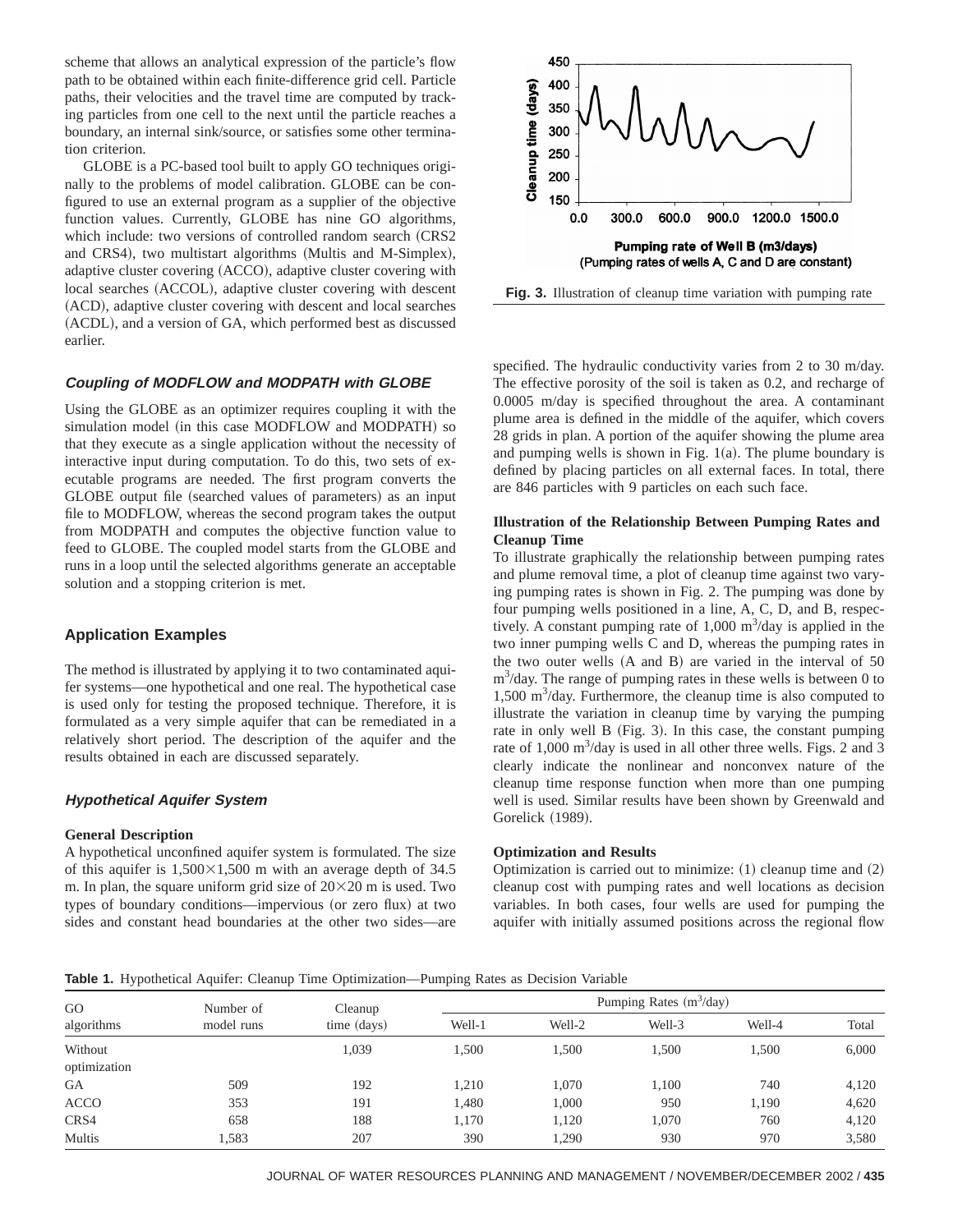**Table 2.** Hypothetical Aquifer: Cleanup Time Optimization—Pumping Rates and Well Locations as Decision Variables

| GO<br>algorithms | Number of<br>model<br>runs | Cleanup<br>time<br>(days) | Pumping Rates $(m^3/day)$ and<br>Well Locations (row, column) |          |          |          |       |  |
|------------------|----------------------------|---------------------------|---------------------------------------------------------------|----------|----------|----------|-------|--|
|                  |                            |                           | Well-1                                                        | Well-2   | Well-3   | Well-4   | Total |  |
| Wells outside    |                            |                           |                                                               |          |          |          |       |  |
| the plume        |                            |                           |                                                               |          |          |          |       |  |
| GA               | 948                        | 153                       | 1,310                                                         | 730      | 970      | 580      | 3,590 |  |
|                  |                            |                           | (35, 34)                                                      | (38, 34) | (40, 34) | (43, 34) |       |  |
| ACCO             | 630                        | 153                       | 1,310                                                         | 970      | 1,020    | 150      | 3,450 |  |
|                  |                            |                           | (35, 34)                                                      | (38, 34) | (41, 34) | (42, 34) |       |  |
| CRS4             | 1,400                      | 151                       | 1,160                                                         | 730      | 390      | 630      | 2,910 |  |
|                  |                            |                           | (36, 34)                                                      | (38, 34) | (39, 34) | (40, 34) |       |  |
| Wells inside     |                            |                           |                                                               |          |          |          |       |  |
| & outside the    |                            |                           |                                                               |          |          |          |       |  |
| plume            |                            |                           |                                                               |          |          |          |       |  |
| GA               | 1,352                      | 45                        | 1,000                                                         | 740      | 710      | 520      | 2,970 |  |
|                  |                            |                           | (36, 37)                                                      | (37, 37) | (39, 37) | (39, 38) |       |  |
| <b>ACCO</b>      | 759                        | 54                        | 1,000                                                         | 900      | 860      | 480      | 3,240 |  |
|                  |                            |                           | (34, 35)                                                      | (37, 37) | (39, 37) | (40, 35) |       |  |
| CRS4             | 982                        | 51                        | 550                                                           | 1,020    | 260      | 760      | 2,590 |  |
|                  |                            |                           | (37, 38)                                                      | (38, 37) | (39, 36) | (40, 37) |       |  |

Note: The values in parentheses are row and column numbers of the well position.

direction as shown in Fig.  $1(a)$ . For each well, the range of pumping rates are defined from 0.0 (no pumping) to 1,500 m<sup>3</sup>/day. The results are discussed below.

Cleanup time is calculated without using the optimization technique keeping the maximum pumping rate  $(1,500 \text{ m}^3/\text{day})$  in all wells with the initially assumed locations. The cleanup time for this case is found to be 1,080 days. Then, the GO technique is applied by varying only the pumping rates while maintaining the initial fixed well locations. Four algorithms (GA, ACCO, CRS4, and Multis) are used. The best optimal solutions (aquifer cleanup time) given by all four algorithms are approximately 200 days with the total pumping rates (sum of pumping rates of four wells) between  $3,580$  and  $4,620 \text{ m}^3/\text{day}$  (Table 1). Interestingly, all optimal solutions and corresponding total pumping rates are substantially lower than the cleanup time of 1,080 days resulting from the total pumping rate of  $6,000 \text{ m}^3/\text{day}$ . In this case, CRS4 gives the best result (188 days) requiring 658 model runs and ACCO uses the fewest model runs (353), resulting in 191 days of cleanup.

Optimization is also carried out varying both the pumping rates and well locations. Two cases are used, one with potential well locations outside the plume area and one with potential locations both inside and outside the plume area. The results clearly show that well locations are equally important for the optimized design of aquifer cleanup system and that the cleanup time can be reduced considerably by selecting appropriate well positions (Table 2). Huang and Mayer (1997) explicitly used well locations as decision variables and showed that it is important. The result of this study coincides with their conclusion. The results obtained from three algorithms (GA, ACCO, and CRS4) are shown in Table 2, and the well locations for the best solutions are presented in Figs.  $1(b)$  and  $1(c)$ . The algorithm Multis is dropped from this and further experiments, as it could not terminate the optimization process.

The aquifer system is then optimized with respect to the total  $cost of cleanup, Eq. (8). In this case, only the pumping rates are$ taken as decision variables. The coefficients  $C_1$  and  $C_2$  are assumed to be 300 and 730 respectively. The coefficient *m* is taken as 0.75 whereas the *r* is taken equal to 1. The annual discount rate *D* is taken as 8.0%. The resulting cost will have arbitrary monetary unit (MU). In addition to the limit in maximum pumping rate of 1,500  $\text{m}^3/\text{day}$ , the maximum limit in cleanup time of 5 years is introduced as a constraint.

Among the three algorithms used, CRS4 provides the most cost effective solution with the cleanup cost of 15,437 (Table 3). This solution removes the plume in  $1,482$  days  $(4.06$  years). The best solution given by the same algorithm when optimizing in cleanup time  $(Table 1)$  requires 24,913, but removes the plume in 188 days only.

**Table 3.** Hypothetical Aquifer: Cleanup Cost Optimization—Pumping Rates as Decision Variables

|                                    | Cleanup |        | Pumping Rates $(m^3/day)$ |        |                         |                                      | Cleanup Cost (MU) |  |
|------------------------------------|---------|--------|---------------------------|--------|-------------------------|--------------------------------------|-------------------|--|
| GO<br>time<br>algorithms<br>(days) | Well-1  | Well-2 | Well-3                    | Well-4 | Optimization<br>in cost | Optimization<br>in time <sup>a</sup> |                   |  |
| <b>GA</b>                          | 462     | 55     | 83                        | 1,350  |                         | 17,368                               | 25,261            |  |
| <b>ACCO</b>                        | 455     | 28     | .461                      | 55     | 28                      | 18,079                               | 27,985            |  |
| CRS4                               | .482    | 28     | 28                        | 413    | 28                      | 15.437                               | 24,913            |  |

<sup>a</sup>This cost is calculated for the cleanup time and pumping rates from Table 1.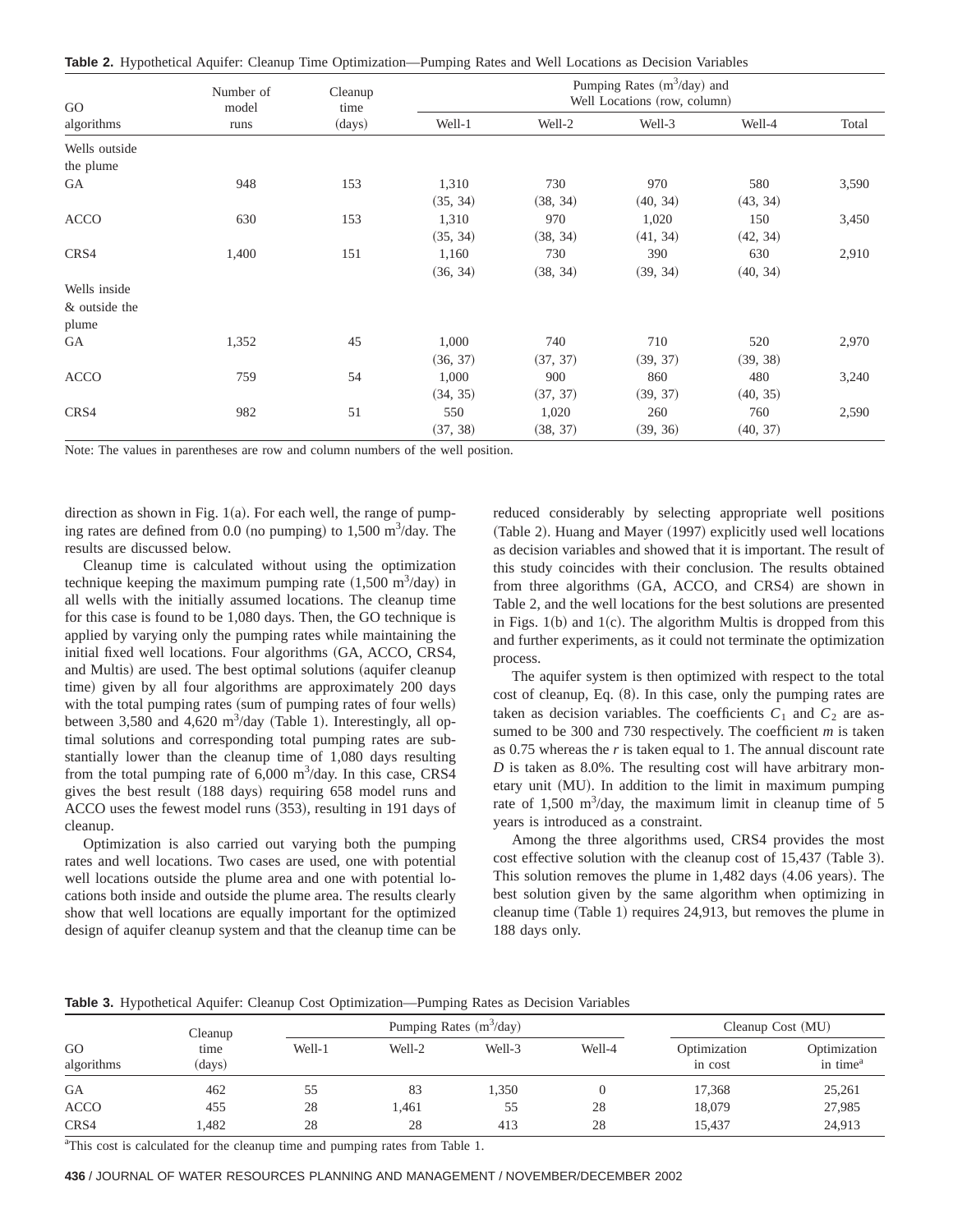

Fig. 4. Real aquifer: Plume area, boundary conditions and rivers/ canals positions

## **Real Aquifer System**

#### **General Description**

A contaminated aquifer in Europe is considered. This aquifer is contaminated due to the waste disposal from industries, mainly the chemical works. Two dumping sites, one for solid waste of about 300 by 60 m in size and the other for distillation liquid residues of about 60 m in diameter, are responsible for the contamination of the aquifer. The site was used for waste disposal without any protection against leachate for 15 years. Due to the lack of information on the exact plume dimensions, the entire area underneath these dumping sites is considered as the plume. The area of interest comprises quaternary fluvial sediments of the river. The sediments consist of clayey loam with a varying content of sand, sandy clay, and locally clayey fine-grained sand. Their thickness varies between 2.5 and 8.0 m. The groundwater flow is affected by the seepage from the old Elbe River and drainage caused by a canal.

# **Assumptions, Hydraulic Parameters, Boundary Conditions and the Plume Boundary**

A single-layered unconfined heterogeneous isotropic aquifer is assumed. The total area of 1,040 by 880 m is considered for simulation with square uniform grid of  $20\times20$  m. The boundary condition along the north and east  $(Fig. 4)$  is defined as the constant head boundary. On the West Side, a zero-flux boundary is used except for the three cells next to the canal where a constant head boundary is specified. On the southern side, zero-flux boundary and constant head boundary are defined. All rivers and canals are incorporated for the simulation specifying appropriate fluxes.

An extreme variation in the hydraulic conductivity is observed with the minimum of 0.75 m/day to the maximum of 75 m/day. In terms of recharge rates, the area is divided into three sectors. Sector 1 reflects the regional recharge rate of  $2.074 \times 10^{-4}$  m/day. Sector 2 is the plume area with the recharge rate of  $1.037 \times 10^{-4}$  m/day (half of the regional value), whereas Sector 3 covers the landfill area with an impervious liner, and no recharge is considered.

The plume boundary is defined by specifying particles on the external faces of all grid cells containing the plume. Each such face has 9 particles, and altogether 990 particles envelop the plume. The illustration of the plume area together with the initial locations of the pumping wells is shown in Fig.  $5(a)$ . As seen in this figure, all potential well locations are considered outside the plume area. The area inside the plume is assumed inaccessible for well construction.

#### **Optimization and Results**

In this aquifer area, as given by test wells, the maximum yield from each well is only  $25.92 \text{ m}^3/\text{day}$ . Therefore, to consider pumping rates as a decision variable has no significance. It is for this reason that the optimized solution is computed considering only the well locations as a decision variable. Nine pumping wells with the initial positions shown in Fig.  $5(a)$  are assumed, and the constant pumping rate of  $25.92 \text{ m}^3/\text{day}$  is assigned to each well. In this case, optimization in cleanup time is carried out using two algorithms, GA and ACCO. For the initially located well posi-



Fig. 5. Real aquifer: Plume area, potential well locations and pumping wells with (a) initially fixed well locations, and (b) optimized well locations (GA solution)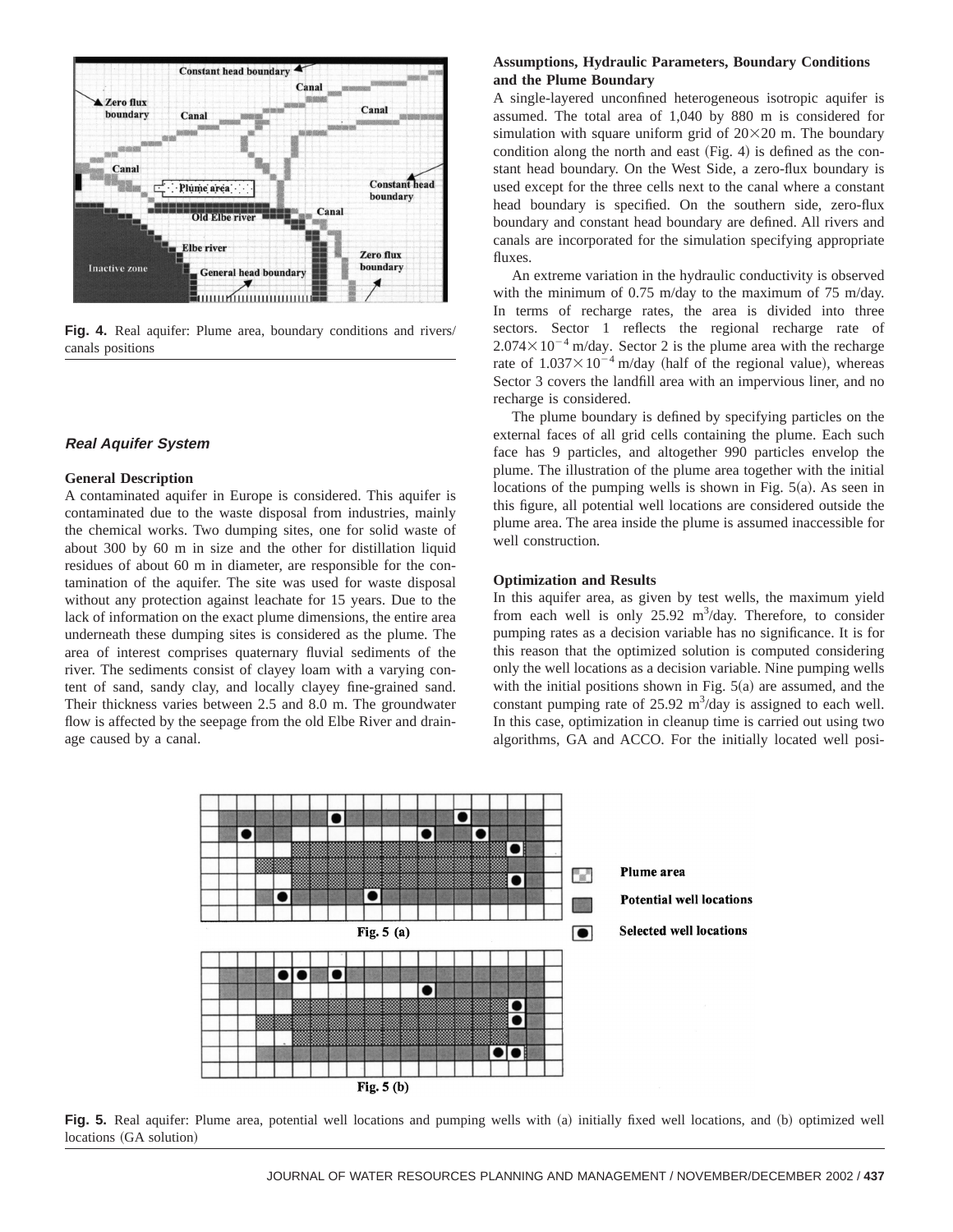**Table 4.** Real Aquifer: Cleanup Time Optimization—Well Locations as a Decision Variable

|                      | Well Location (row, column) |                |                         |  |  |
|----------------------|-----------------------------|----------------|-------------------------|--|--|
| Pumping well         | Initial<br>(assumed)        | Given by<br>GA | Given by<br><b>ACCO</b> |  |  |
| Well-1               | (21, 16)                    | (21, 13)       | (21, 14)                |  |  |
| Well-2               | (21, 23)                    | (21, 14)       | (21, 16)                |  |  |
| Well-3               | (22, 11)                    | (21, 16)       | (21, 21)                |  |  |
| Well-4               | (22, 21)                    | (22, 21)       | (22, 12)                |  |  |
| Well-5               | (22, 24)                    | (22, 21)       | (22, 21)                |  |  |
| Well-6               | (23, 26)                    | (23, 26)       | (22, 26)                |  |  |
| Well-7               | (25, 26)                    | (24, 26)       | (26, 22)                |  |  |
| Well-8               | (26, 13)                    | (26, 25)       | (26, 23)                |  |  |
| Well-9               | (26, 18)                    | (26, 26)       | (26, 27)                |  |  |
| Cleanup time (years) | 35                          | 13             | 14.8                    |  |  |
| Number of model runs |                             | 1.158          | 860                     |  |  |

tions, the resulting cleanup time is 35 years. The optimal solutions given by GA and ACCO are 13 and 14.8 years, respectively. The result is shown in Table 4. In this example, GA gives the best solution but ACCO performs faster. The optimized well locations found by GA are shown in Fig.  $5(b)$ .

In particle-tracking methods, some particles may enter cells with very low or no outflow or travel through very long paths and thereby take a very long time to be removed. Because of these particles, the cleanup strategy may be unreasonably expensive. In practice, however, it is almost impossible to remove 100% contamination from an aquifer. Therefore, to exclude the effect of such particles in total cleanup time, the computation is repeated considering only 98% particle removal for the well configuration shown in Fig.  $5(a)$ . Significantly enough, more than 20% reduction in cleanup time is achieved by excluding 2% of the particles. The comparison is shown in Table 5. It is to be noted that there is no established relationship between the percentage of particles removed and the concentration of the contaminants.

It is difficult to say how many particles to exclude, and the decision should be made based on the designer's judgment and the particular situation. To better understand the effect of excluding some particles, the travel time is computed for different percentages of particle removal for the same well configuration, Fig.  $5(a)$ . In this example, the cleanup time is reduced to 87% considering 99% removal of the particles, and it is reduced to 60.7% for 95% particle removal. The result is illustrated in Fig. 6.

# **Comparison of Algorithms**

It would be important for a practitioner to have an idea which GO algorithm to use. Comparison of algorithms is always a difficult task. It depends not only on the criteria used, but also on the characteristics of the particular case studies used, details of imple-



**Fig. 6.** Illustration of the reduction in plume removal time when some particles are excluded

mentation, proper tuning of algorithms, etc. The authors did their best to ensure equal ''starting conditions'' for all four algorithms. Solomatine (1998, 1999) compared the performance of several GO algorithms using three performance indicators: (1) Effectiveness (how close the algorithm gets to the global minimum, or, if the global minimum is unknown, how low its found estimate is);  $(2)$  Efficiency (running time) of an algorithm measured by the number of function evaluations needed (assuming the running time of the algorithm itself is negligible compared to the time required for the function evaluation); and  $(3)$  Reliability (robustness) of the algorithm measured by the number of successes in finding the global minimum, or at least approaching it sufficiently closely. The comparison of computational performance of optimization methods carried out by Yoon and Shoemaker (1999) are also based on similar criteria.

In this study, four algorithms are compared based only on ''effectiveness'' and ''efficiency'' criteria. Due to the popularity of GA, special attention was given to the selection of the best performing version and its proper tuning (covered above). The hypothetical aquifer with the well locations shown in Fig.  $1(a)$  was used as an example. The optimum solutions obtained from different algorithms are quite close but require noticeably different number of model runs. It is necessary to note that in different cases or runs the best results are obtained from different algorithms. In all cases, ACCO was the fastest to reach the solution with 315 to 759 model runs which is, on an average, less than two thirds the model runs of GA and CRS4. The GA and CRS4 required 509 to 1,352 and 473 to 1,400 model runs, respectively. Such differences in model runs (computation time) may become critical when more complex groundwater models or systems are used. However, CRS4 and GA were more effective, i.e., were able to find optimum more accurately.

Fig. 7 illustrates a typical run. It must be stated that the comparison presented here is based only on one run. Proper compari-

**Table 5.** Real Aquifer: Comparison of Cleanup Time for 100 and 98% Particle Removal

| GO<br>algorithms  | Particles Removal<br>100% |                         | Particles Removal<br>98% | Reduction in            |                      |
|-------------------|---------------------------|-------------------------|--------------------------|-------------------------|----------------------|
|                   | Number of<br>model runs   | Cleanup<br>time (years) | Number of<br>model runs  | Cleanup<br>time (years) | cleanup time<br>(% ) |
| GA<br><b>ACCO</b> | 1,158<br>860              | 13.0<br>14.8            | 744<br>989               | 10.0<br>11.3            | 23.0<br>23.6         |

**438** / JOURNAL OF WATER RESOURCES PLANNING AND MANAGEMENT / NOVEMBER/DECEMBER 2002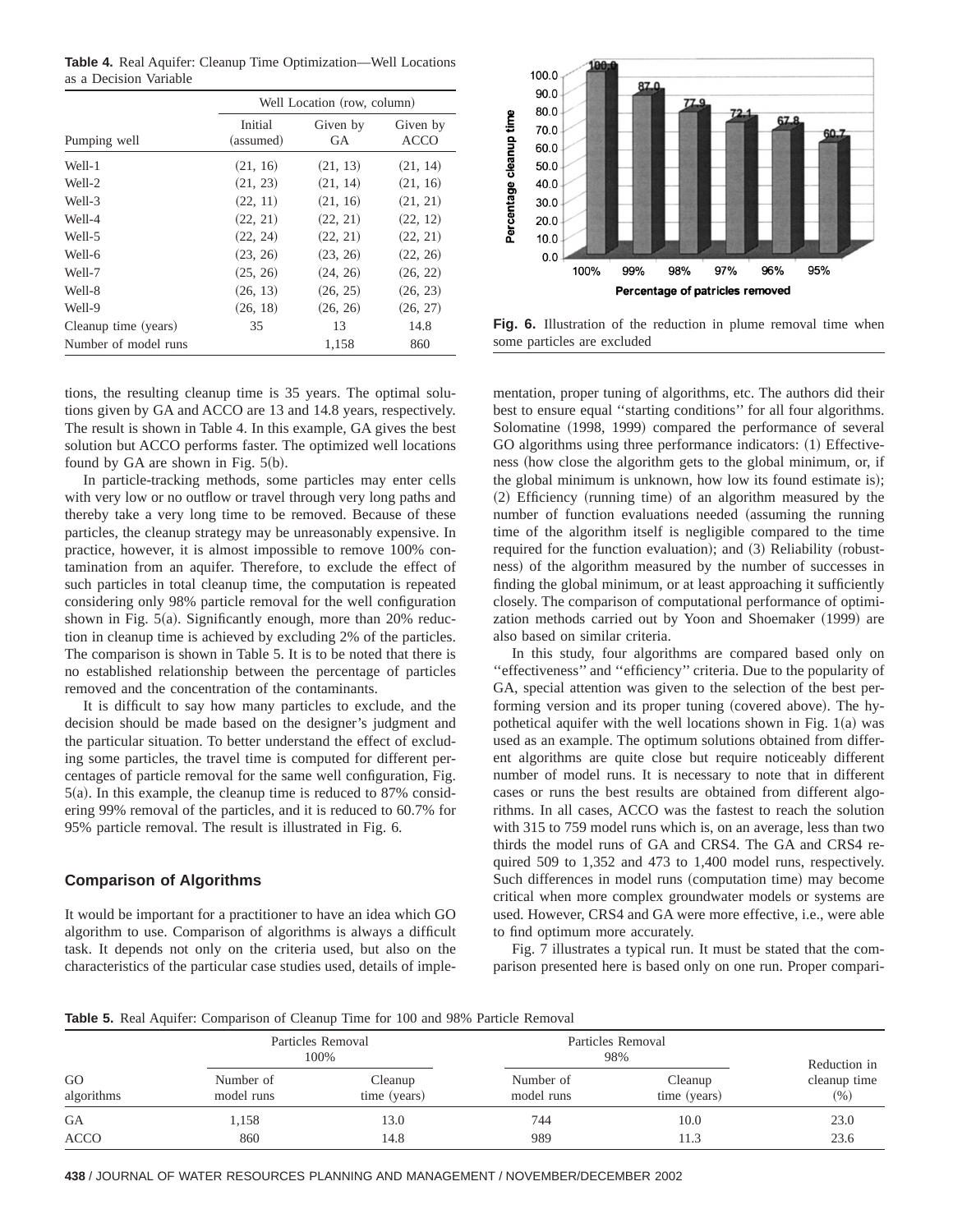

**Fig. 7.** Comparison of the performance of algorithms

son should involve more algorithms and their variations and be based on averaging on several runs. It should also be stated that ACCO and CRS4 algorithms are optimized for real-valued problems or problems with high discretization. GA, by design, is oriented at discrete-valued problems, where it shows higher performance.

## **Conclusions**

This study introduces the optimization of pumping and injection strategy for contaminated groundwater remediation as a problem of multiple extrema (GO problem) and shows the applicability of GO techniques in such problems. Such techniques do not require computation of derivatives as required in more traditional optimization methods and can be applied in groundwater modeling problems where commercial off-the-shelf (black-box) software is used. In these cases, the details of the underlying equations are not known. The comparison of the four global optimization algorithms did not reveal a clear winner. ACCO was the fastest, but CRS4 and GA were more accurate. Due to the popularity of GA, its code could be easily obtained from the Internet, and if this is the case, GA would be a good choice. GA could be also the best choice in case of discrete-valued variables. However, if time allows to apply several GO algorithms, this should be done. It would be beneficial for a decision maker to have several solutions. It is important to note that all of the presented algorithms use randomized search, so the solutions found are normally different in different runs and for different algorithms. Fig. 3 shows that many points (solutions) have close function values (cleanup time and consequently cost). The role of the modeler and decision maker would then be to choose an appropriate engineering solution from several ''good'' solutions found by various algorithms/ runs.

This study also shows that the cleanup time and, therefore, the cleanup cost are very sensitive to both pumping rates and well locations. Satisfactory results are obtained both in the minimization of cleanup time and cleanup cost taking pumping rates and/or well locations as decision variables.

In particle-tracking method, the estimated cleanup time may be very high due to some particles which may enter cells with very low or no outflow or travel through very long paths. This study shows that excluding the effect of few such particles can significantly reduce the cleanup time. But the decision of how

many particles to exclude is solely dependent on the designer's judgment and the particular situation.

# **References**

- Ahlfeld, D. P., and Sprong, M. P. (1998). "Presence of nonconvexity in groundwater concentration response function.'' *J. Water Resour. Plan. Manage.,* 124(1), 8-14.
- Ali, M. M., and Storey, C. (1994). "Modified controlled random search algorithms.'' *Int. J. Comput. Math.,* 53, 229–235.
- Aral, M. M., and Guan, J. (1996). "Optimal groundwater remediation design using differential genetic algorithm.'' *Computational Methods in Water Resources*, XI (1), 349-357.
- Bogacki, W., and Daniels, H. (1989). "Optimal design of well location and automatic optimisation of pumping rates for aquifer cleanup.'' *Proc., Int. Symposium on Contaminant Transport in Groundwater*, Balkema, Rotterdam, The Netherlands, 363–370.
- Chang, L.-C., Shoemaker, C. A., and Liu, P. L.-F. (1992). "Optimal timevarying pumping rates for groundwater remediation: Application of a constrained optimal control algorithm." *Water Resour. Res.*, 28(12), 3,157–3,173.
- El Harrouni, K., Ouazar, D., Walters, G. A., and Cheng, A. H.-D. (1996). ''Groundwater optimization and parameter estimation by genetic algorithm and dual reciprocity boundary element method.'' *Eng. Anal.* Boundary Elem., 18(4), 287-296.
- Gorelick, S. M., Freeze, R. A., Donohue, D., and Keely, J. F. (1993). *Groundwater contamination: Optimal capture and containment*. Lewis, Boca Raton, Fla.
- Greenwald, R. M., and Gorelick, S. M. (1989). "Particle travel times of contaminants incorporated into a planning model for groundwater plume capture." *J. Hydrol.*, 107(2), 73–98.
- Huang, C., and Mayer, A. S. (1997). "Pump-and-treat optimization using well locations and pumping rates as decision variables.'' *Water Resour. Res.,* 33(5), 1,001-1,012.
- Jonoski, A., Zhou, Y., Nonner, J., and Meijer, S. (1997). "Model-aided design and optimization of artificial recharge-pumping systems.'' *Hydro. Sci. J.*, 42(6), 937–953.
- Karatzas, G. P., and Pinder, G. F. (1993). "Groundwater management using numerical simulation and the outer approximation method for global optimization." *Water Resour. Res.*, 29(10), 3371-3378.
- McDonald, M., and Harbaugh, A. W. (1988). *Techniques of waterresources investigations of the U.S. Geological Survey: A modular three-dimensional finite-difference groundwater flow model*, 6, Scientific Software Group, Washington, D.C., 8.1–8.6.
- Michalewicz, Z. (1996). *Genetic algorithms* + *data structures* = *evolution programs*, Springer, Berlin.
- Pinter, J. D. (1996). *Global optimization in action. Continuous and Lipschitz optimization: Algorithms, implementation and applications*. Kluwer, Dordrecht, The Netherlands.
- Pollock, D. W. (1994). *MODPATH/MODPATH Plot user's guide, version 3: A particle tracking post-processing package for MODFLOW*, USGS, Reston, Va.
- Press, W. H., Flannery, B. P., Teukolsky, S. A., and Vetterling, W. T. ~1990!. *Numerical recipes in Pascal. The art of scientific computing*. Cambridge Univ. Press, Cambridge, Mass.
- Price, W. L. (1983). "Global optimization by controlled random search." *J. Optim. Theory Appl.,* 40, 333–348.
- Rogers, L. L., Dowla, F. U., and Johnson, V. M. (1995). "Optimal fieldscale groundwater remediation using neural networks and the genetic algorithm." *Environ. Sci. Technol.*, 29(5), 1,145-1,155.
- Solomatine, D. P. (1998). "Genetic and other global optimization algorithms—comparison and use in calibration problems.'' *Proc., 3rd Int. Conf. on Hydroinformatics*, Balkema, Rotterdam, The Netherlands, 1,021–1,027.